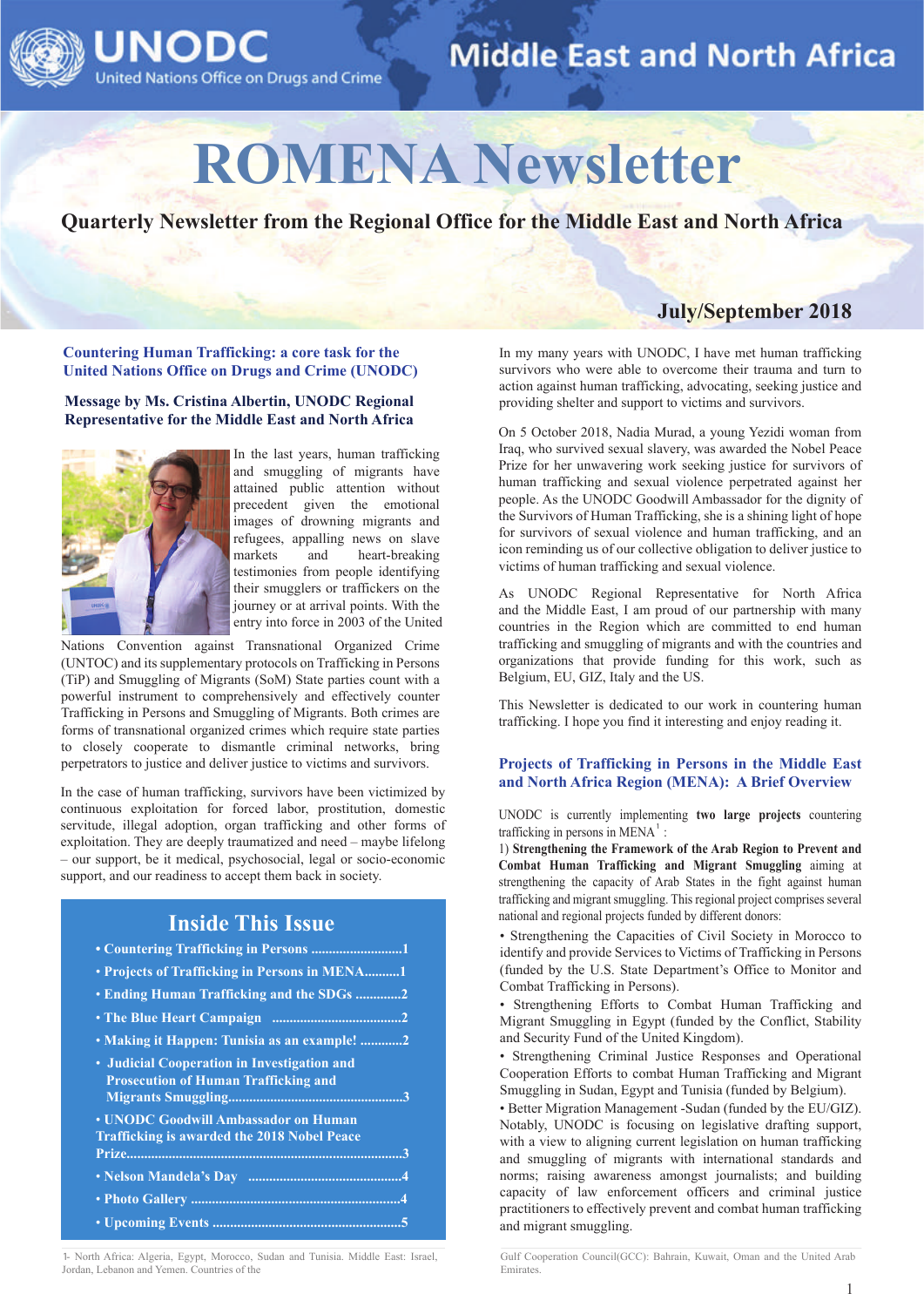• Strengthening the transnational response to Smuggling of Migrants and Maritime Crime in West, North and East Africa (funded by Italy).

• Dismantling the Criminal Networks Operating in North Africa and involved in Migrant Smuggling and Human Trafficking (funded by the EU under the EU Trust Fund targeting Egypt, Libya, Morocco and Tunisia).

2) **The Global Action to Prevent and Address Trafficking in Persons and the Smuggling of Migrants (GLO.ACT)** is a four-year (2015-2019),  $E11$  million joint initiative by the European Union and the UNODC. The project is being implemented in partnership with the International Organization for Migration (IOM) and the United Nations Children's Fund (UNICEF) to help the governmental authorities and the civil society organizations across 13 selected countries, including Egypt and Morocco from the MENA region. GLO.ACT works with the 13 countries to plan and implement strategic national counter-trafficking and counter smuggling efforts through a prevention, protection, prosecution, and partnerships approach. It supports the development of more effective responses to trafficking and smuggling, including aiding victims of trafficking and vulnerable migrants through the strengthening of identification, referral, and direct support mechanisms.



#### **Ending Human Trafficking and the Sustainable Development Goals (SDGs)**

The 2030 Agenda with its 17 Sustainable Development Goals (SDGs) is a "plan of action for people, planet and prosperity that seeks to strengthen universal peace and larger freedom." UNODC assists Member States in their efforts to implement the UNTOC and the supplementary Trafficking in Persons Protocol, and so directly contributes to achieving the following SDGs to:

 $\bullet$  eliminate violence against women and girls, including trafficking and sexual exploitation;

**For** end forced labour, modern slavery and human trafficking and eliminate child labour;

 facilitate orderly, safe, and responsible migration and mobility of people;

**E** end abuse, exploitation, trafficking and violence and torture against children, as well as to combat organized crime.

**To raise awareness of the crime and its negative impact on society, UNODC launched the Blue Heart Campaign in 2009.**



#### **Promoting the Blue Heart Campaign across the MENA Region**

On 30 July 2018 which marks the World Day against Trafficking in Persons, Egypt, Tunisia and Sudan joined the Blue Heart Campaign. In 2011 Lebanon had joint the campaign and announced its commitment to end this crime.

The adoption of the Blue Heart Campaign by the four MENA countries can directly impact the prevention of human trafficking in the Region as it can help save thousands of vulnerable people from falling prey to national and transnational criminal networks. The aim is to reach out to the at-risk groups to raise their awareness and thus prevent becoming a victim of crime.

The campaign provides various tools to reach out to vulnerable and marginalized communities and to share essential information for people to avoid the risk of falling into the trap of trafficking networks.

With technical support from ROMENA, the national committees in the four MENA countries who are designated to combat trafficking in persons can work closely with government entities, the private sector, civil society organizations and individuals to actively participate in the fight against trafficking in persons, show sympathy for the sufferings of the victims and provide them with support. All four MENA countries have adopted national legal framework to counter this crime.

The 2016 UNODC Global Report on

Trafficking in Persons found that 38% of the detected victims in the MENA Region are women, 13 % are girls and 15% are boys. The statistics show that 66% of trafficked persons in the region are women and children. Forced labour, sexual exploitation, trafficking for begging and trafficking for organ removal are main types of exploitation prevalent in the  $\text{Region}^2$ .



In December 2018, UNODC will publish its new Global Report on Trafficking in Persons with the most recent information on human trafficking and the response by countries to it.



#### **Making it Happen: Tunisia as an example!**

UNODC supported Tunisia in developing the National Strategy on TiP 2018-2023. The strategy was adopted by the government and disseminated during the World Day against TiP on 30 July 2018 when Tunisia also joined the Blue Heart Campaign.

Also, in 2018 UNODC supported the establishment of a network of prosecutors and investigative judges with specialized training on human trafficking. Members of this network constitute the National Committee Against Human Trafficking (NCTIP) focal points in the Tunisian governorates. 18 cases of human trafficking are now at different stages of prosecution.

Additionally, through a training of trainers' roll-out in Tunisian governorates, UNODC trained 104 headsof judicial police brigades in the first trimester of 2018. Most of the trainees had no previous knowledge of the Tunisian Anti-Trafficking Law no. 2016-61 adopted in 2016.

**UNODC ROMENA trained 104 heads of Tunisian judicial police brigades in the first trimester of 2018**

After the first training in Tabarka in February 2018, it started to produce impact. In early March, a case of sexual exploitation was identified by one of the trainees from the governorate of Bizerte The judicial police officer put into practice the investigation techniques such as financial investigations, hearings of witnesses and crime and scene investigations to build a solid case and triggered the coordination mechanisms studied during the training.

Thanks to his action and the case referral to the National Committee Against Human Trafficking, ten suspects were arrested, and the foreign victims were accommodated in a shelter.

The main suspect is being prosecuted under the Anti-Trafficking Law, by the prosecutor who is the focal point for the National Committee Against Human Trafficking in Bizerte and has been trained by UNODC on evidential issues in the treatment of TiP cases in February 2018.

https://www.unodc.org/documents/data-and-analysis/glotip/Glotip16\_Country\_pr 2ofile\_North\_AfricaMiddle\_East.pdf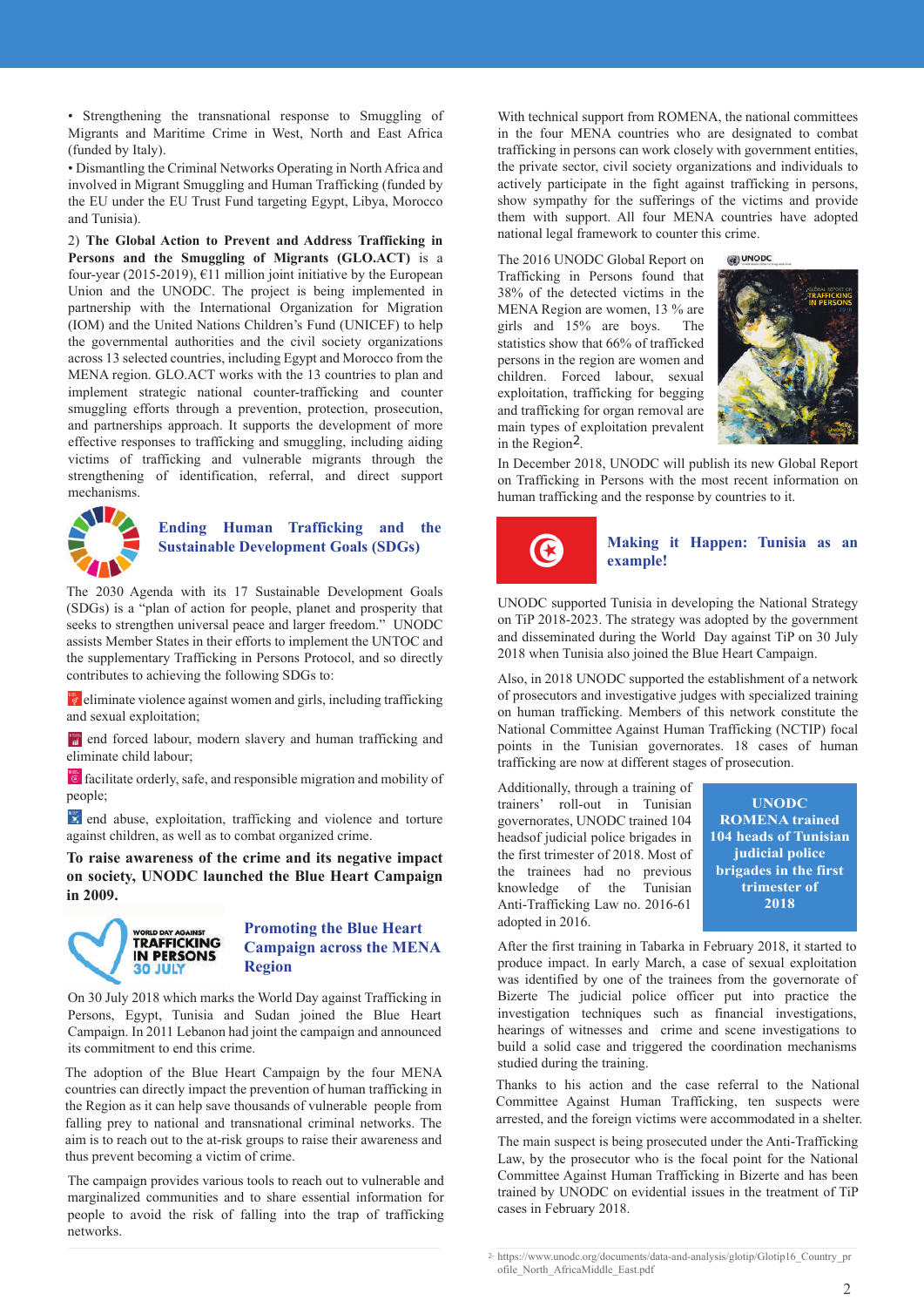The facts of this case and the statements issued by the judicial police were studied as a good practice during the following training workshops. Notably, since January 2017: 742 cases of human trafficking have been identified by the National Committee against trafficking in persons. 72% are cases of economic exploitation and 19% sexual exploitation. 38% of victims are children and 42% are women or girls.



#### **Judicial Cooperation in Investigation and Prosecution of Human Trafficking and Migrants Smuggling**

In collaboration with the Prosecutor General Office in Egypt, UNODC/ ROMENA organized the first Africa-Europe conference for prosecutors on international Judicial cooperation to combat trafficking in persons and smuggling of migrants in Sharm El Sheikh, Egypt from 18 to 20 Sept 2018. In this regard, here are three key points you need to know about the Conference:

#### **The Conference brought together prosecutors from three different regions: North Africa, Sub-Saharan Africa and Europe.**

Delegations from the following countries attended the Conference: Angola, Burundi, Democratic Republic of Congo (DRC), Egypt, Ethiopia, France, Guinea, Italy, Kenya, Malawi, Mali, Mauritius, Morocco, Mozambique, Namibia, Nigeria, Niger, Rwanda, South Africa, Spain Sudan, Tanzania, Tunisia, Uganda, and Zambia.

Additionally, international and regional organizations working on trafficking in persons and smuggling of migrants contributed to the deliberations, such as the African Prosecutors' Association, the African Union, the European Union (EU), International Organization for Migration (IOM) and United Nations Children's Fund (UNICEF).

#### **The Conference responds to a substantial need for international judicial cooperation between Europe and Africa to combat human trafficking and migrants smuggling.**

Countries in Africa and Europe have recognized that the presence of smuggling networks in several countries along the Mediterranean Route collaborating closely between each other requires close coordination between countries of origin, transit and destination to dismantle these networks.

Furthermore, the analysis of their financial transactions with payments originating from multiple countries, including some located in Europe and North America, underscores the need for a comprehensive and increased cooperation with Financial Intelligence Units (FIU) and Anti-Money Laundering Units to respond to the crimes of trafficking in persons and smuggling of migrants.

According to recent studies, the Central Mediterranean Route is one of the main entry point to Europe. It connects Northern African Countries to Europe, with 171,309 arrivals to Italy in 2016, and 119,369 arrivals in 2017. It is estimated that up to 90% of the migrants using this route depart from Libya, and on a much less significant scale, Egypt and Tunisia.

Most of the smuggled migrants using this route originate from Sub-Saharan Africa, the Middle East and Asia. Thus, in 2017, the most prevalent countries of origin declared by smuggled migrants who arrived in Italy was Nigeria (15%), followed by Bangladesh, Guinea and Cote d'Ivoire (8% each), and then Tunisia, Senegal, Mali, Eritrea and Morocco (5% each).

#### **The Conference fostered strengthened dialogue and cooperation between prosecutors from countries of origin, transit and destination on trafficking in persons and smuggling of migrants.**

During the Conference delegations presented developments in regional and international cooperation as well as the response developed by State Parties to investigating and prosecuting human trafficking and smuggling of migrants, including investigative methods, challenges and best practices. One session dealt specifically with cooperation in the protection of victims.

In addition, participants exchanged up-to-date information on trafficking and smuggling networks and the situation of trafficked victims and smuggled migrants in the countries of origin, transit and destination, including the modus operandi used to recruit potential victims of trafficking and smuggled migrants.

Participants also discussed international cooperation mechanisms, including requests for confiscation of proceeds of crimes, extradition, mutual legal assistance and on the possibility to realize joint investigations to dismantle transnational organized crime networks.

By the end of the Conference, the Sharm el Sheikh Declaration was adopted through which participating countries pledged to enhance efforts to improve international cooperation in transnational organized crimes, in particular trafficking in persons and smuggling of migrant, but also in related crimes such as money-laundering.

**Participating countries pledged to enhance efforts to improve international cooperation in transnational organized crimes.**

The Declaration acknowledged the difficulties most often encountered in international cooperation, particularly in investigations, prosecutions and judicial proceedings, and called for a strong commitment to overcome them.



#### **UNODC Goodwill Ambassador on Human Trafficking is awarded the 2018 Nobel Peace Prize**

On 5 October 2018, Ms. Nadia Murad was awarded the 2018 Nobel Peace Prize, along with Congolese gynecologist Denis Mukwege, for their efforts to end sexual violence as a weapon of war and armed conflict.

Mr. Yury Fedotov, Executive Director of the United Nations Office on Drugs and Crime (UNODC), congratulated Ms. Murad and stressed that she has been "a brave and powerful voice for survivors of human trafficking and victims of sexual violence as a weapon of conflict". He added that "I look forward to continuing our work with and in support of Nadia, to take action against human trafficking and to protect the children, women and men who need us most".

In 2016 Ms. Murad was named by UNODC as the first Goodwill Ambassador for the Dignity of Survivors of Human Trafficking. This designation marks the first time a survivor of atrocities is bestowed with this distinction.

"Trafficking aims to dehumanize the victims, to separate them from their own culture and community, to reduce them to objects to be commercialized", said Ms. Murad in the 26th Commission on Crime Prevention and Criminal Justice.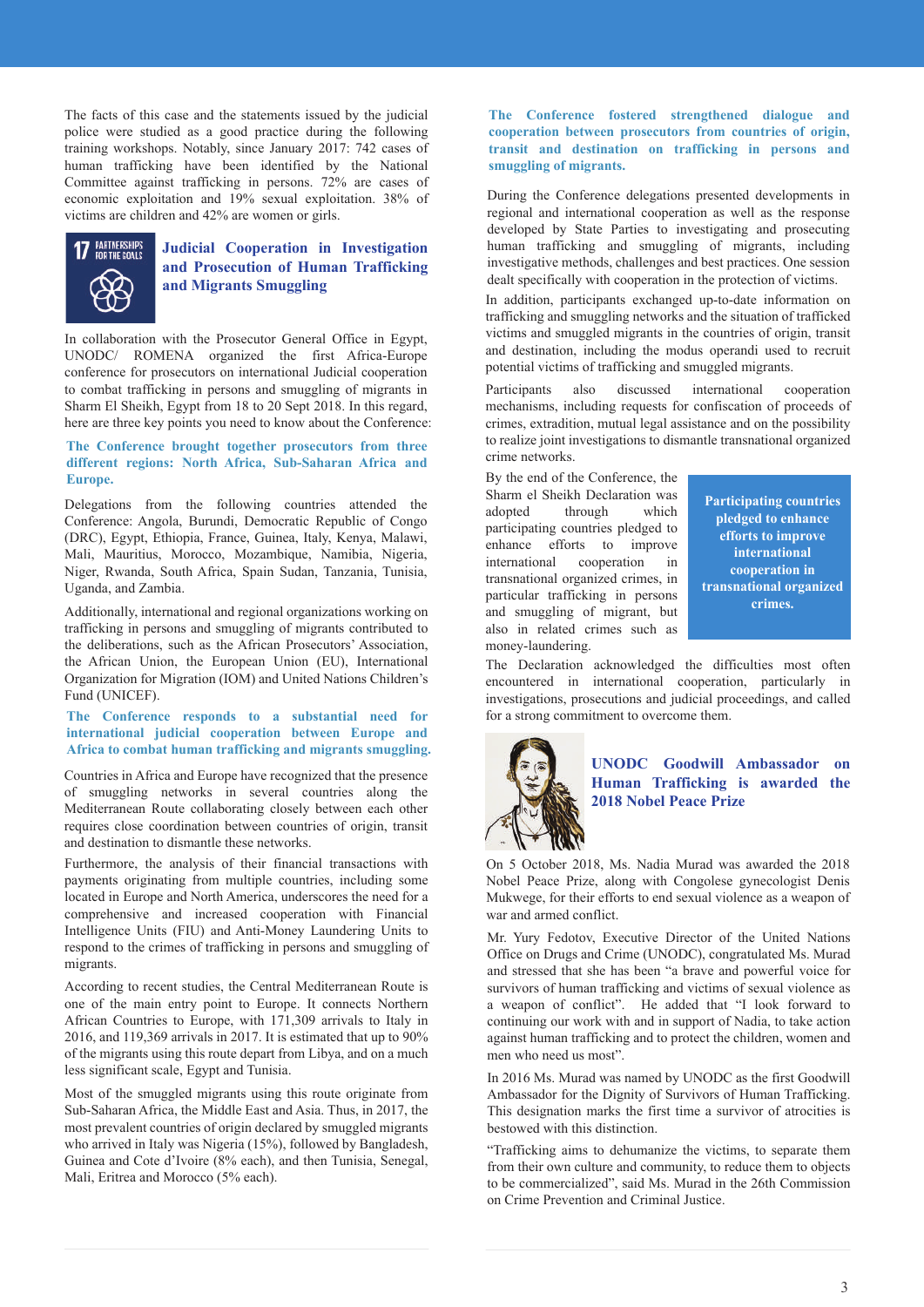**Trafficking aims to dehumanize the victims, to separate them from their own culture and community, to reduce them to objects to be commercialized**

As UNODC Goodwill Ambassador for the Dignity of Survivors of Human Trafficking, Nadia's main goal is to advocate for combating human trafficking and to raise awareness around the plight of millions of victims of trafficking, especially women and girls.

**ROMENA Promoting the United Nations Standard Minimum Rules for the Treatment of Prisoners on Nelson Mandela's Day** 



(18 July), UNODC as the guardian of the International Standards and Norms related to the treatment of prisoners reiterated the call for humane conditions of imprisonment, reminded that prisoners are a continuous part of society and appreciated the work of prison staff as a social service of great importance.

On Nelson Mandela International Day

The United Nations<br>Standard Minimum Rules for<br>the Treatment of Prisoners the Nelson Mandela Rules

The United Nations Standard Minimum Rules for the Treatment

of Prisoners provide guidance on the most essential elements of a prison system that meets the requirements of internationally accepted principles and good practice.

To honor the legacy of the previous President of South Africa, Nelson Mandela, who spent 27 years in Prison in his struggle for global human rights, equality, democracy and the promotion of a culture of peace, this set of rules became known in 2015 as the Nelson Mandela Rules after being revised. The revised rules cover the following important topics to inherent to the dignity of prisoners as human beings; Vulnerable groups of prisoners; Medical and health services; Restrictions, discipline and sanctions; Investigation of deaths and torture in custody; Access to legal representation; Complaints and inspections; and Staff training.

UNODC ROMENA can play an important role in helping member states to bring their prison systems closer to the requirements of the

international standards. Several projects have already been implemented and are in progress.

Currently, ROMENA is implementing a project on **"Strengthening Prison Management and Fostering the Social Reintegration of Offenders in line with relevant International Standards and Norms"**. The Regional Project is active in two countries, Egypt and Lebanon. In Egypt it focuses on the rehabilitation and reintegration of children in conflict with the law detained in closed and semi-closed Institutions, and in Lebanon it is targeting the reform of the prison system with a focus on adult prisoners with offences related to terrorism and the treatment of children recruited and exploited by violent extremist groups.

On the occasion of the Nelson Mandela International Day, on July 18, ROMENA in partnership with the Internal Security Forces (ISF) and the Prison Administration at the Ministry of Justice (MoJ) organized an event at the Roumieh prison tribunal to promote Mandela's Rules. The event gathered representatives from the ISF, the Italian Agency for Development Cooperation, the MoJ, and various Non-Governmental Organizaions (NGOs) working in Roumieh prison.

In parallel, at the Juvenile Wing, Nelson Mandela's story was shared with 14 children and young adults with offences related to violent extremism, including terrorism. Each one of them

received an inspirational quote of Mandela on



which they were requested to reflect and express their views and emotions. By the end of the day, children were invited to hang in their quotes in their rooms to inspire them during their daily lives and actions, and to inform their inmates about what they experienced.

The ceremony concluded with the official handover of a food distribution vehicle to the ISF for adequate and safe distribution of food to all Roumieh buildings.

## **Gallery**